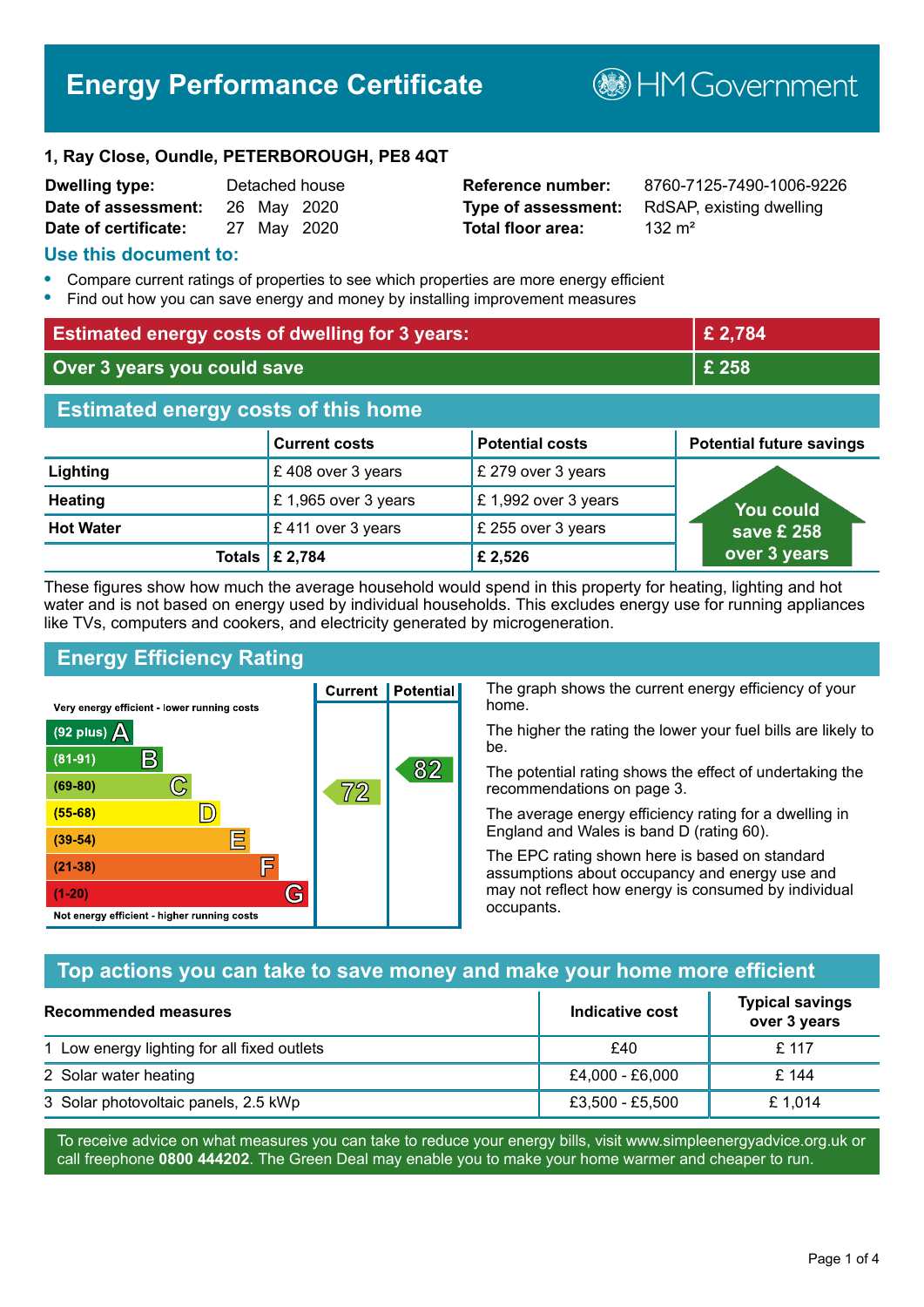## **Summary of this home's energy performance related features**

| <b>Element</b>        | <b>Description</b>                          | <b>Energy Efficiency</b> |
|-----------------------|---------------------------------------------|--------------------------|
| Walls                 | Cavity wall, as built, insulated (assumed)  | ★★★★☆                    |
| Roof                  | Pitched, 150 mm loft insulation             | ★★★★☆                    |
| Floor                 | Solid, limited insulation (assumed)         |                          |
| Windows               | Fully double glazed                         | ★★★★☆                    |
| Main heating          | Boiler and radiators, mains gas             | ★★★★☆                    |
| Main heating controls | Time and temperature zone control           | *****                    |
| Secondary heating     | Room heaters, mains gas                     |                          |
| Hot water             | From main system                            | ★★★★☆                    |
| Lighting              | Low energy lighting in 53% of fixed outlets | ★★★★☆                    |

Current primary energy use per square metre of floor area: 178 kWh/m² per year

The assessment does not take into consideration the physical condition of any element. 'Assumed' means that the insulation could not be inspected and an assumption has been made in the methodology based on age and type of construction.

#### **Low and zero carbon energy sources**

Low and zero carbon energy sources are sources of energy that release either very little or no carbon dioxide into the atmosphere when they are used. Installing these sources may help reduce energy bills as well as cutting carbon. There are none provided for this home.

## **Your home's heat demand**

For most homes, the vast majority of energy costs derive from heating the home. Where applicable, this table shows the energy that could be saved in this property by insulating the loft and walls, based on typical energy use (shown within brackets as it is a reduction in energy use).

| <b>Heat demand</b>           | <b>Existing dwelling</b> | Impact of loft<br>insulation | Impact of cavity<br>wall insulation | Impact of solid<br>wall insulation |
|------------------------------|--------------------------|------------------------------|-------------------------------------|------------------------------------|
| Space heating (kWh per year) | 10,838                   | (371)                        | N/A                                 | N/A                                |
| Water heating (kWh per year) | 2,963                    |                              |                                     |                                    |

You could receive Renewable Heat Incentive (RHI) payments and help reduce carbon emissions by replacing your existing heating system with one that generates renewable heat, subject to meeting minimum energy efficiency requirements. The estimated energy required for space and water heating will form the basis of the payments. For more information, search for the domestic RHI on the www.gov.uk website.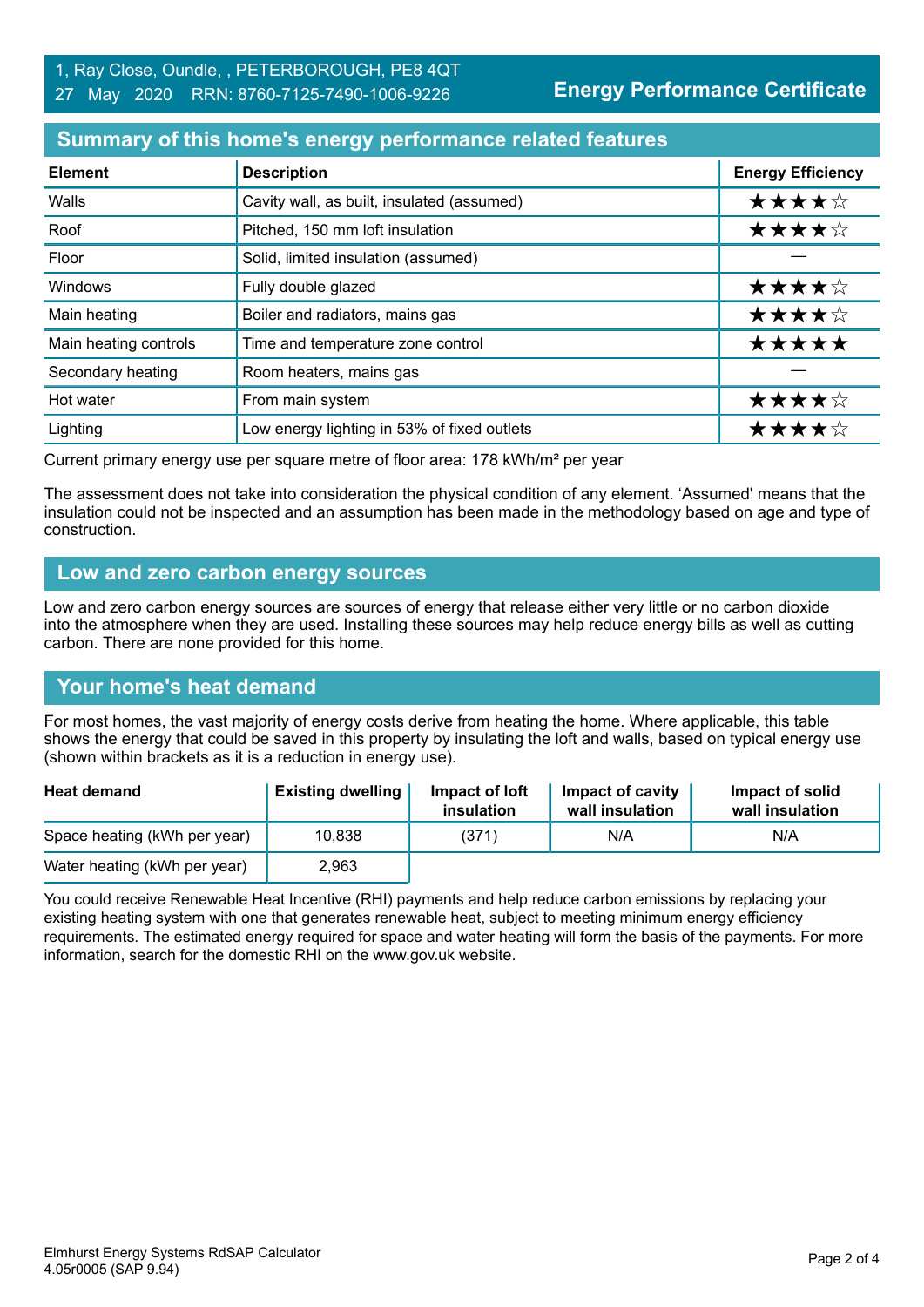### 1, Ray Close, Oundle, , PETERBOROUGH, PE8 4QT 27 May 2020 RRN: 8760-7125-7490-1006-9226

#### **Recommendations**

The measures below will improve the energy performance of your dwelling. The performance ratings after improvements listed below are cumulative; that is, they assume the improvements have been installed in the order that they appear in the table. To receive advice on what measures you can take to reduce your energy bills, visit www.simpleenergyadvice.org.uk or call freephone 0800 444202. Before installing measures, you should make sure you have secured the appropriate permissions, where necessary. Such permissions might include permission from your landlord (if you are a tenant) or approval under Building Regulations for certain types of work.

| <b>Recommended measures</b>               | Indicative cost | <b>Typical savings</b><br>per year | <b>Rating after</b><br>improvement |
|-------------------------------------------|-----------------|------------------------------------|------------------------------------|
| Low energy lighting for all fixed outlets | £40             | £ 39                               | C73                                |
| Solar water heating                       | £4,000 - £6,000 | £48                                | C74                                |
| Solar photovoltaic panels, 2.5 kWp        | £3,500 - £5,500 | £ 338                              | <b>B82</b>                         |

## **Financial Support and the Green Deal**

Green Deal Finance allows you to pay for some of the cost of your improvements in instalments under a Green Deal Plan (note that this is a credit agreement, but with instalments being added to the electricity bill for the property). The availability of a Green Deal Plan will depend upon your financial circumstances. There is a limit to how much Green Deal Finance can be used, which is determined by how much energy the improvements are estimated to **save** for a 'typical household'.

You may also be able to obtain support towards repairs or replacements of heating systems and/or basic insulation measures under the ECO scheme, provided that you are in receipt of qualifying benefits or tax credits. To learn more about this scheme and the rules about eligibility, visit www.simpleenergyadvice.org.uk or call freephone **0800 444202** for England and Wales.